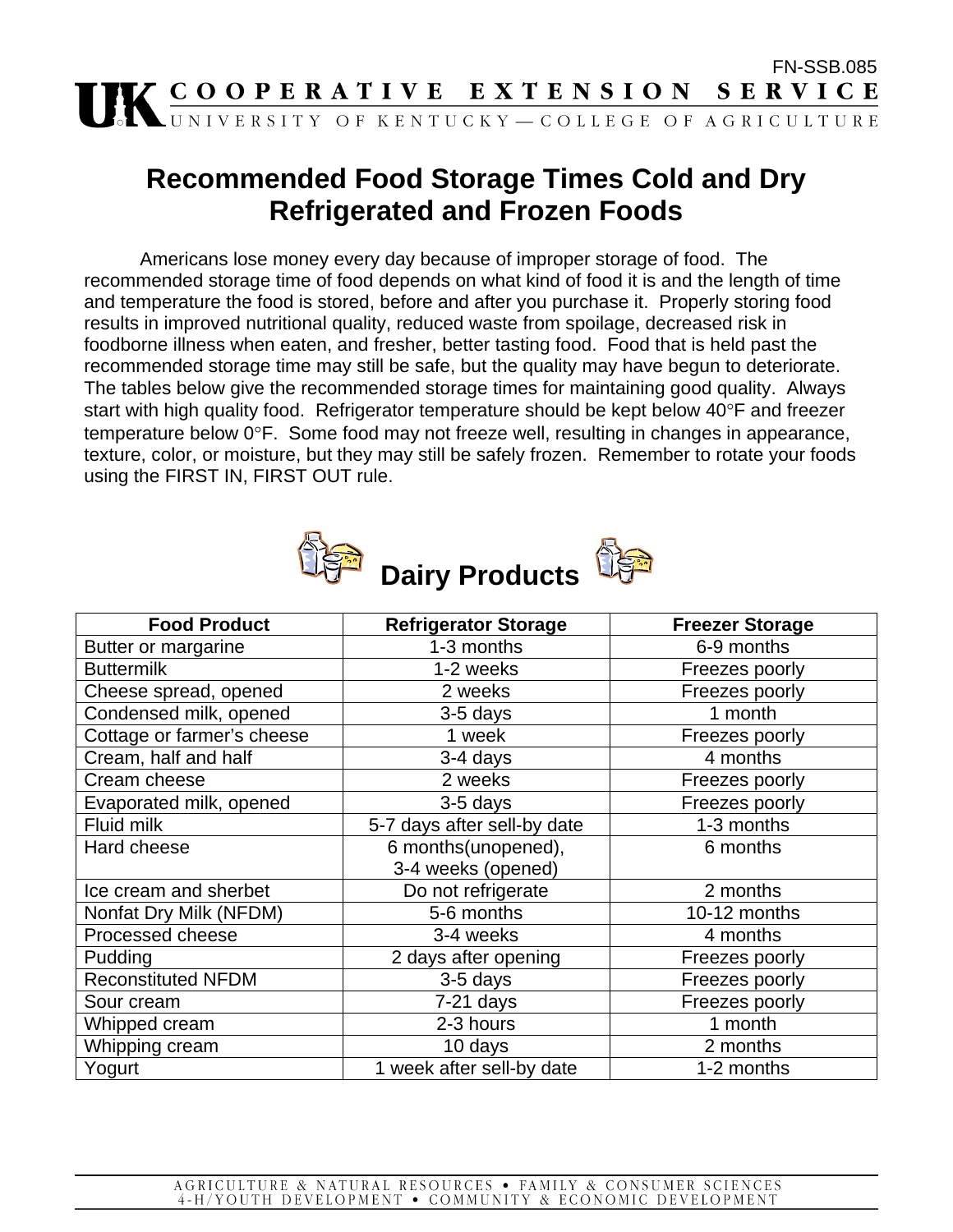Some foods may have open dates on the package to assist the consumer in proper storage. The most commonly used open dates are the sell-by date, use-by date, expiration date, or pack date. The sell-by date is the last recommended day of sale, but it allows for home storage and use. Breads and baked goods commonly have sell-by dates. Use-by dates recommend how long the food will retain top quality after you buy it. Packaged foods often have use-by dates. An expiration date indicates the last day the food should be eaten, commonly found on egg cartons. Canned or packaged foods may have pack dates that indicate the date of processing or the food may have a coded date that only the manufacturer understands. These dates offer no safety or quality information.



| <b>Food Product</b>          | <b>Refrigerator Storage</b> | <b>Freezer Storage</b> |
|------------------------------|-----------------------------|------------------------|
| Fresh in shell               | 3-5 weeks                   | Freeze poorly          |
| Raw yolks, whites            | $2-4$ days                  | 1 vear                 |
| Liquid pasteurized eggs, egg | 10 days (unopened)          | 1 year (unopened)      |
| substitutes                  | 3 days (opened)             | Freeze poorly          |
| Hard cooked                  | 1 week                      | Freeze poorly          |



| <b>Food Product</b>              | <b>Refrigerator Storage</b> | <b>Freezer Storage</b> |
|----------------------------------|-----------------------------|------------------------|
| Roasts and steaks                | 3-5 days                    | 6-12 months            |
| Chops                            | 3-5 days                    | 4-6 months             |
| Ground and stew meats            | $1-2$ days                  | 3-4 months             |
| <b>Bacon</b>                     | 1 week                      | 1 month                |
| Canned ham                       | 6-9 months (unopened)       | Freezes poorly         |
|                                  | 3-5 months (opened)         | 1-2 months             |
| Corned beef, in pouch            | 5-7 days                    | 1 month, drained       |
| Ham, slices (fully cooked)       | 3-4 days                    | 1-2 months             |
| Ham, half (fully cooked)         | 3-5 days                    | 1-2 months             |
| Ham, whole (fully cooked)        | 1 week                      | 1-2 months             |
| Hotdogs                          | 2 weeks (unopened)          | 1-2 months             |
|                                  | 1 week (opened)             | 1-2 months             |
| Sausage                          | $1-2$ days                  | 1-2 months             |
| Smoked breakfast links, patties  | 7 days                      | 1-2 months             |
| Organ meats                      | $1-2$ days                  | 3-4 months             |
| Lunch meats                      | 2 weeks (unopened)          | 1-2 months             |
|                                  | 3-5 days (opened)           | 1-2 months             |
| Vacuum-packed dinners with       | 2 weeks (unopened)          | Do not freeze          |
| <b>USDA</b> seal                 |                             |                        |
| Cooked meats, casseroles, soups, | 3-4 days                    | 2-3 months             |
| stews                            |                             |                        |
| Gravy and meat broth             | 1-2 days                    | 2-3 months             |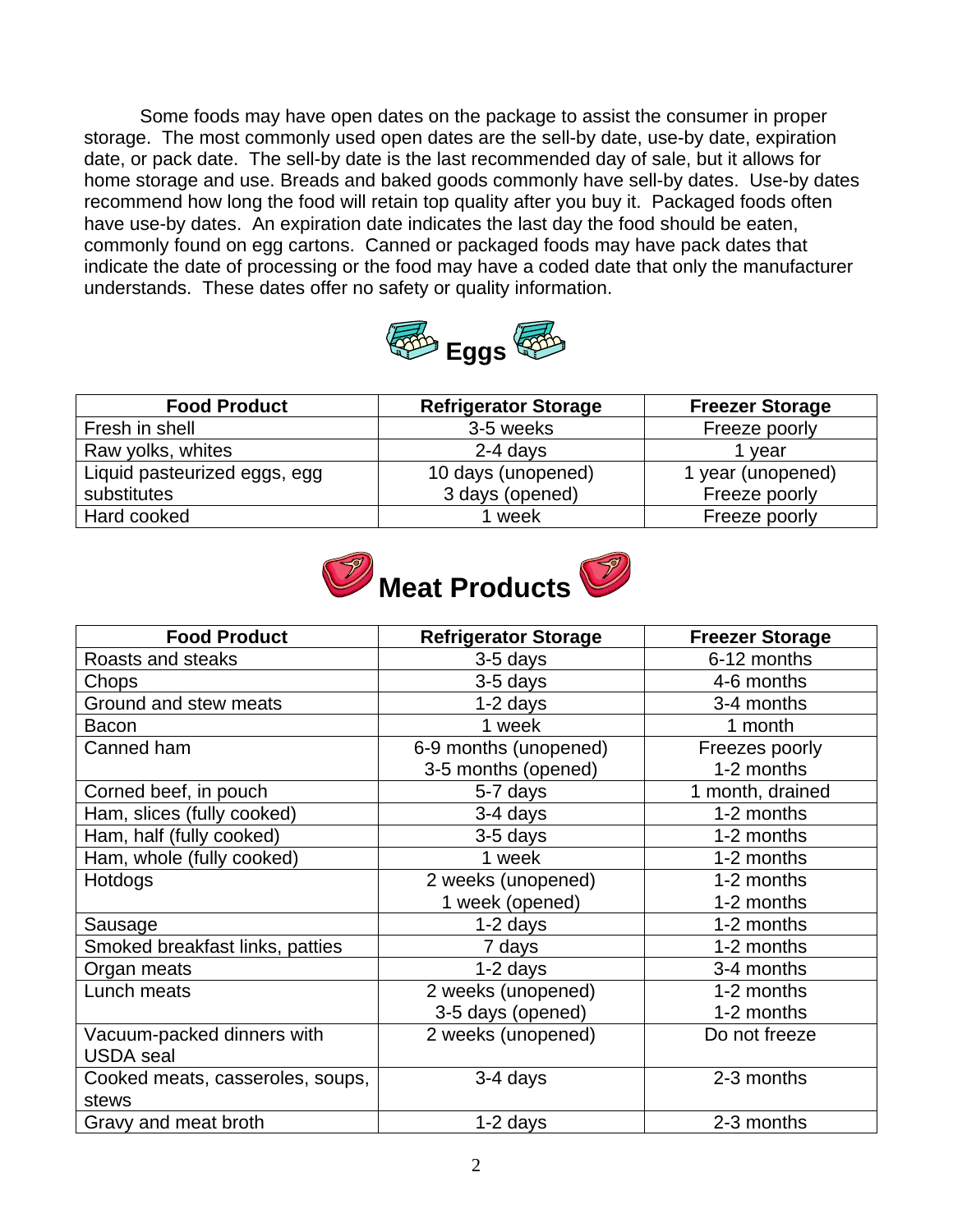

| <b>Food Product</b>                | <b>Refrigerator Storage</b> | <b>Freezer Storage</b> |
|------------------------------------|-----------------------------|------------------------|
| Chicken or turkey, whole           | $1-2$ days                  | 1 year                 |
| Chicken or turkey, pieces          | $1-2$ days                  | 9 months               |
| Ground poultry and giblets         | $1-2$ days                  | 3-4 months             |
| Duck, goose, game birds            | $1-2$ days                  | 9 months               |
| Fried or boiled chicken            | 3-4 days                    | 4 months               |
| Cooked poultry casseroles          | 3-4 days                    | 4-6 months             |
| Cooked poultry with broth or gravy | $1-2$ days                  | 6 months               |
| Nuggets or patties                 | $1-2$ days                  | 1-3 months             |



| <b>Food Product</b>               | <b>Refrigerator Storage</b> | <b>Freezer Storage</b> |
|-----------------------------------|-----------------------------|------------------------|
| Lean Fish - cod, flounder,        | $1-2$ days                  | 6 months               |
| haddock, halibut, pollack, ocean  |                             |                        |
| perch, rock fish, sea trout, sole |                             |                        |
| Fatty fish - bluefish, mackerel,  | $1-2$ days                  | 2-3 months             |
| mullet, salmon, smelt, swordfish, |                             |                        |
| tuna                              |                             |                        |
| Cooked fish                       | 3-4 days                    | 4-6 months             |
| Smoked fish, vacuum packaged      | 14 days or date on package  | 2 months               |
| Surimi                            | 2 weeks                     | 9 months               |
| <b>Breaded fish</b>               | Do not refrigerate          | 3 months               |
| Shrimp                            | $1-2$ days                  | 3-6 months             |
| <b>Scallops</b>                   | $1-2$ days                  | 3-6 months             |
| Crayfish                          | $1-2$ days                  | 3-6 months             |
| Squid                             | $1-2$ days                  | 3-6 months             |
| Clams                             | $1-2$ days (shucked)        | 3-6 months             |
|                                   | 2-3 days (live)             | 2-3 months             |
| <b>Mussels</b>                    | 1-2 days (shucked)          | 3-6 months             |
|                                   | 2-3 days (live)             | 2-3 months             |
| Oysters                           | 1-2 days (shucked)          | 3-6 months             |
|                                   | 2-3 days (live)             | 2-3 months             |
| Lobster                           | 1-2 days (live)             | 2-3 months             |
| Crab                              | 1-2 days (in shell)         | 2-3 months             |
| Cooked shellfish                  | 3-4 days                    | 3 months               |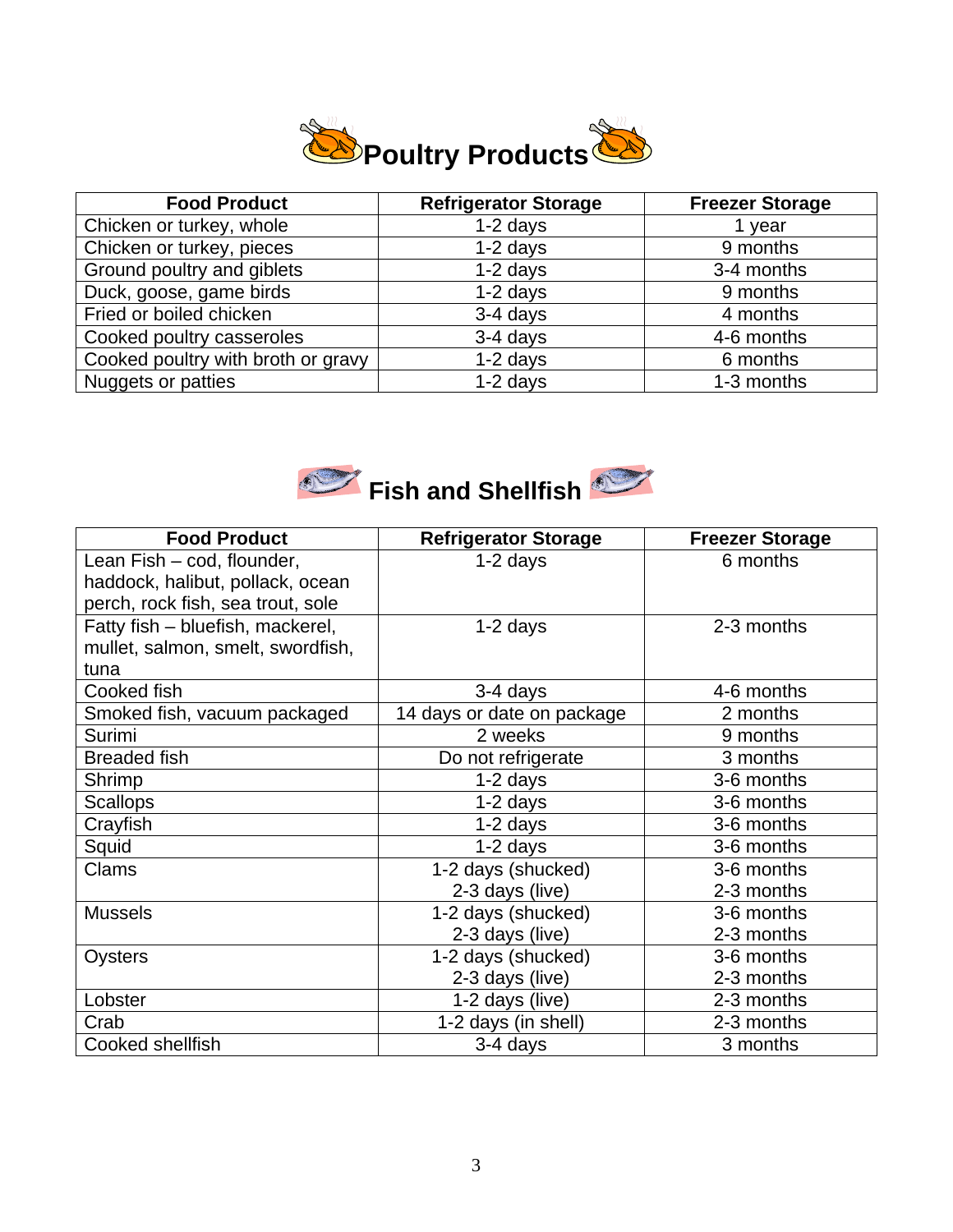

| <b>Food Product</b>                | <b>Refrigerator Storage</b> | <b>Freezer Storage</b> |
|------------------------------------|-----------------------------|------------------------|
| Apples                             | 1 month                     | 8-12 months            |
| Apricots                           | 3-5 days                    | 8-12 months            |
| Avocados                           | 5 days                      | 8-12 months            |
| <b>Bananas</b>                     | 5 days at room temperature  | Freeze poorly          |
| <b>Berries</b>                     | 2-3 days                    | 8-12 months            |
| <b>Cherries</b>                    | 2-3 days                    | 8-12 months            |
| Cranberries                        | 1 week                      | 8-12 months            |
| Grapes                             | 5 days                      | 10-12 months           |
| Guavas                             | 1-2 days                    | 8-12 months            |
| <b>Kiwis</b>                       | 6-8 days                    | 4-6 months             |
| Lemons, limes, oranges, grapefruit | 2 weeks                     | 4-6 months             |
| Mangos                             | Ripen at room temperature   | 8-12 months            |
| <b>Melons</b>                      | 1 week                      | 8-12 months            |
| <b>Nectarines</b>                  | 5 days                      | 8-12 months            |
| Papayas                            | Ripen at room temperature   | 8-12 months            |
| Peaches                            | 2-3 days                    | 8-12 months            |
| Pears                              | 5 days                      | 8-12 months            |
| Pineapples                         | 5-7 days                    | 4-6 months             |
| <b>Plantains</b>                   | Ripen at room temperature   | 8-12 months            |
| <b>Plums</b>                       | 5 days                      | 8-12 months            |
| Rhubarb                            | 1 week                      | 8-12 months            |
| <b>Canned fruits</b>               | 2-4 days (opened)           | 2-3 months             |
| Frozen juice concentrate           | Do not refrigerate          | 2 years                |
| Frozen juice reconstituted         | 6 days                      | 6-12 months            |

Power Outages

- Without power a full upright chest freezer or refrigerator freezer, will keep food frozen about two days, if you do not open the lid. If the freezer is only half-full, it will keep for one day. If the power will be off for an extended period, transport food to freezers where there is electricity or use block or dry ice. Handle dry ice according to instructions. Do not touch or breathe fumes.
- Without power, a refrigerator will keep food cool for four to six hours, depending on the kitchen temperature. Use block or dry ice to keep food cold for long periods.
- When the electricity returns, if ice crystals are present in food or the food feels refrigerator-cold, it can be refrozen, but there may be a loss of quality in color, texture, flavor, and nutrient content. Any thawed food that has risen above room temperature and remained there for two hours or more should be discarded. Foods with a strange color or odors should be discarded.
- **IF IN DOUBT, THROW IT OUT!**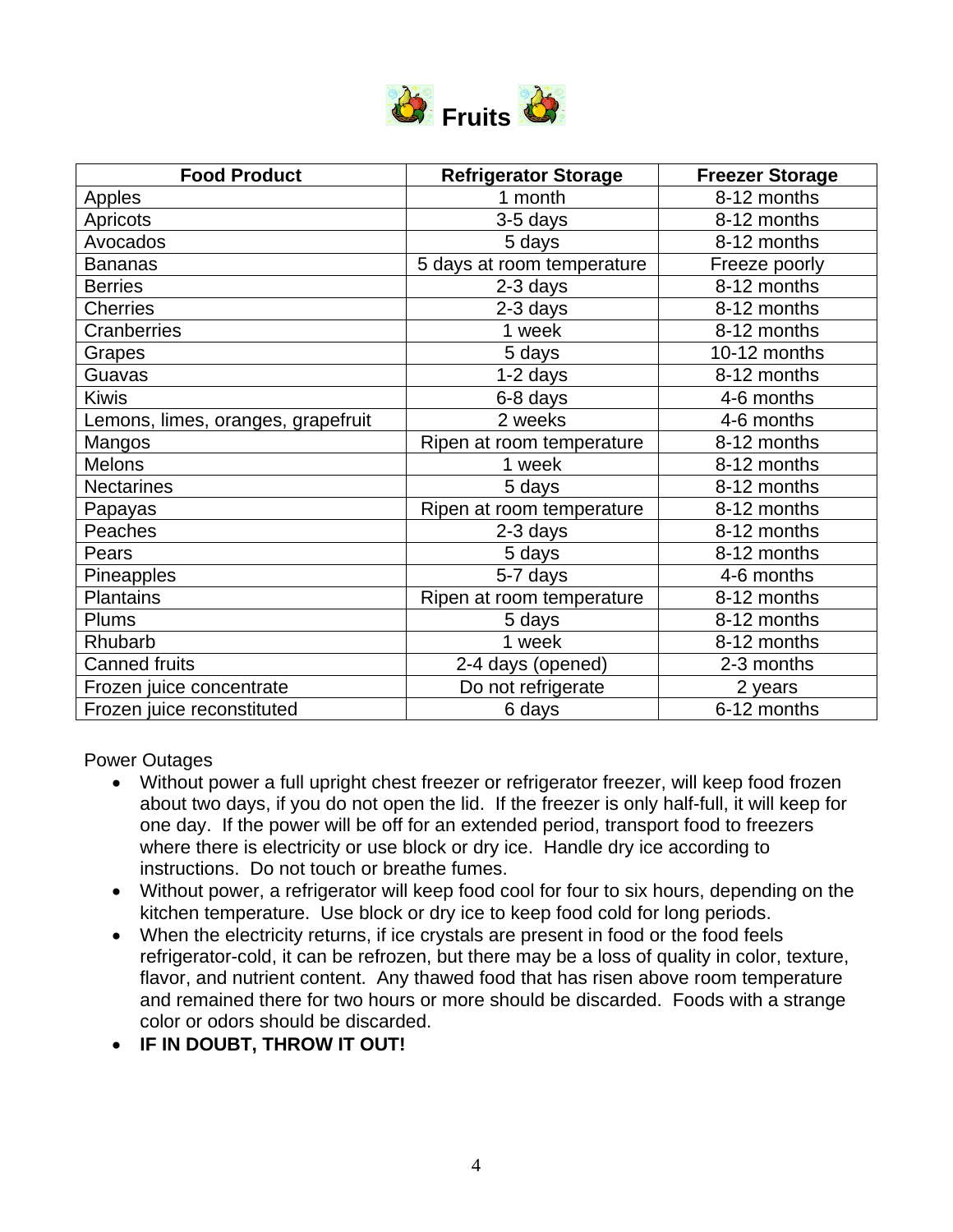

| <b>Food Product</b>      | <b>Refrigerator Storage</b> | <b>Freezer Storage</b>    |
|--------------------------|-----------------------------|---------------------------|
| Artichokes               | 2-3 days                    | Freeze poorly             |
| Asparagus                | 2-3 days                    | 8-12 months               |
| <b>Beets</b>             | 2 weeks                     | 8-12 months               |
| <b>Broccoli</b>          | $\overline{3}$ -5 days      | 8-12 months               |
| <b>Brussels sprouts</b>  | $3-5$ days                  | 8-12 months               |
| Cabbage                  | 1 week                      | 8-12 months               |
| Carrots                  | 2 weeks                     | 8-12 months               |
| Cauliflower              | 1 week                      | 8-12 months               |
| Celery                   | 1 week                      | 8-12 months               |
| Corn, in husks           | $1-2$ days                  | 8-12 months               |
| <b>Cucumbers</b>         | 1 week                      | 8-12 months               |
| Eggplant                 | 2-3 days                    | 8-12 months               |
| Green beans              | 1-2 weeks                   | 8-12 months               |
| Greens                   | 3-5 days                    | $\overline{8}$ -12 months |
| Jicama                   | 2-3 weeks                   | 8-12 months               |
| Kohlrabi                 | 1 week                      | 8-12 months               |
| Lettuce and salad greens | 3-5 days                    | Freeze poorly             |
| Lima beans               | 3-5 days                    | 8-12 months               |
| <b>Mushrooms</b>         | 1-2 days                    | 8-12 months               |
| Okra                     | 3-5 days                    | 8-12 months               |
| Onions, green            | 3-5 days                    | Freeze poorly             |
| Parsley                  | 2-3 days                    | 3-4 months                |
| Peas                     | $3-5$ days                  | 8-12 months               |
| Peppers                  | 1 week                      | 8-12 months               |
| Radishes                 | 2 weeks                     | Freeze poorly             |
| Squash, winter           | Store in a dry place        | 8-12 months               |
| Squash, summer           | 3-5 days                    | 8-12 months               |
| <b>Tomatillos</b>        | 1 week                      | 8-12 months               |
| <b>Tomatoes</b>          | 1 week                      | 8-12 months               |
| Yuca                     | $1-2$ days                  | 8-12 months               |
| Zucchini                 | 3-5 days                    | 8-12 months               |
| Frozen vegetables        | Do not refrigerate          | 8 months                  |
| Canned vegetables        | 1-4 days (opened)           | 2-3 months                |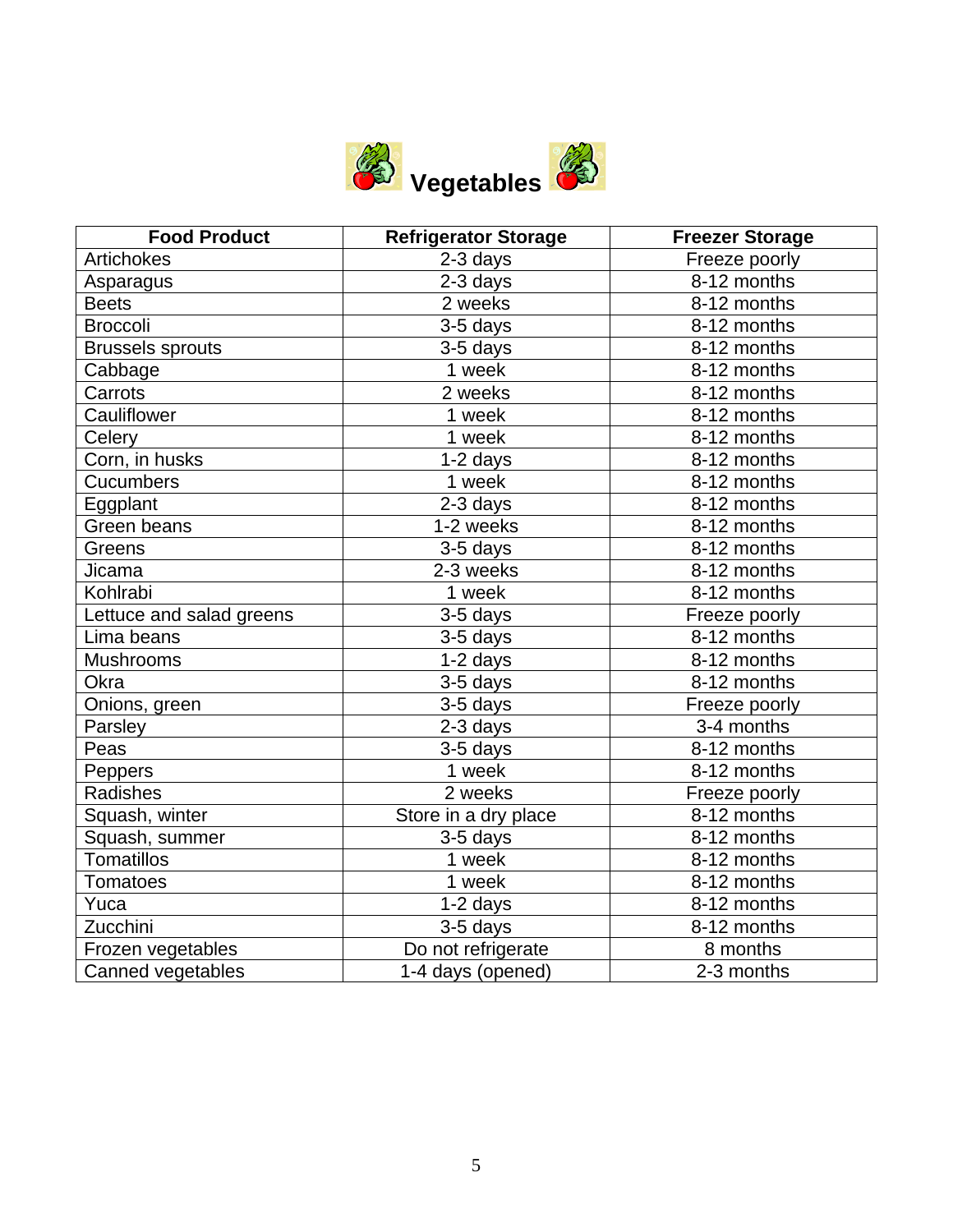

## **Refrigerated storage of breads promotes staleness. Store breads at room temperature for 3 to 7 days unless otherwise indicated.**

| <b>Food Product</b>          | <b>Refrigerator Storage</b> | <b>Freezer Storage</b> |
|------------------------------|-----------------------------|------------------------|
| Bread, yeast                 | Room temperature            | 4-6 months             |
| <b>Biscuits</b>              | Room temperature            | 2-3 months             |
| <b>Muffins</b>               | Room temperature            | 2-3 months             |
| Quick breads                 | Room temperature            | 2-3 months             |
| Pancakes and waffles         | Room temperature            | 1-2 months             |
| Rolls, yeast                 | Room temperature            | 2-3 months             |
| <b>Refrigerated biscuits</b> | Use-by date                 | Do not freeze          |



| <b>Food Product</b>  | <b>Refrigerator Storage</b>  | <b>Freezer Storage</b> |
|----------------------|------------------------------|------------------------|
| Angel                | 1-3 days at room temperature | 2 months               |
| Chiffon and sponge   | 1-3 days at room temperature | 2 months               |
| Cheesecake           | 3-7 days                     | 2-3 months             |
| Fruitcake            | 6-8 months                   | 1 year                 |
| Pound                | 3-5 days at room temperature | 6 months               |
| Iced layer cake      | 1-3 days at room temperature | 6 months               |
| <b>Baked cookies</b> | 5-7 days at room temperature | 4-6 months             |
| Unbaked cookie dough | Use-by date                  | 2 months               |



| <b>Food Product</b>  | <b>Refrigerator Storage</b>  | <b>Freezer Storage</b> |
|----------------------|------------------------------|------------------------|
| Danish and doughnuts | 1-3 days at room temperature | 3 months               |
| Chiffon pie          | $2-3$ days                   | 1 month                |
| Fruit pie            | $2-3$ days                   | vear                   |
| Mincemeat pie        | $2-3$ days                   | 4-8 months             |
| Pumpkin pie          | $2-3$ days                   | 1 month                |
| Unbaked fruit pie    | Do not refrigerate           | 8 months               |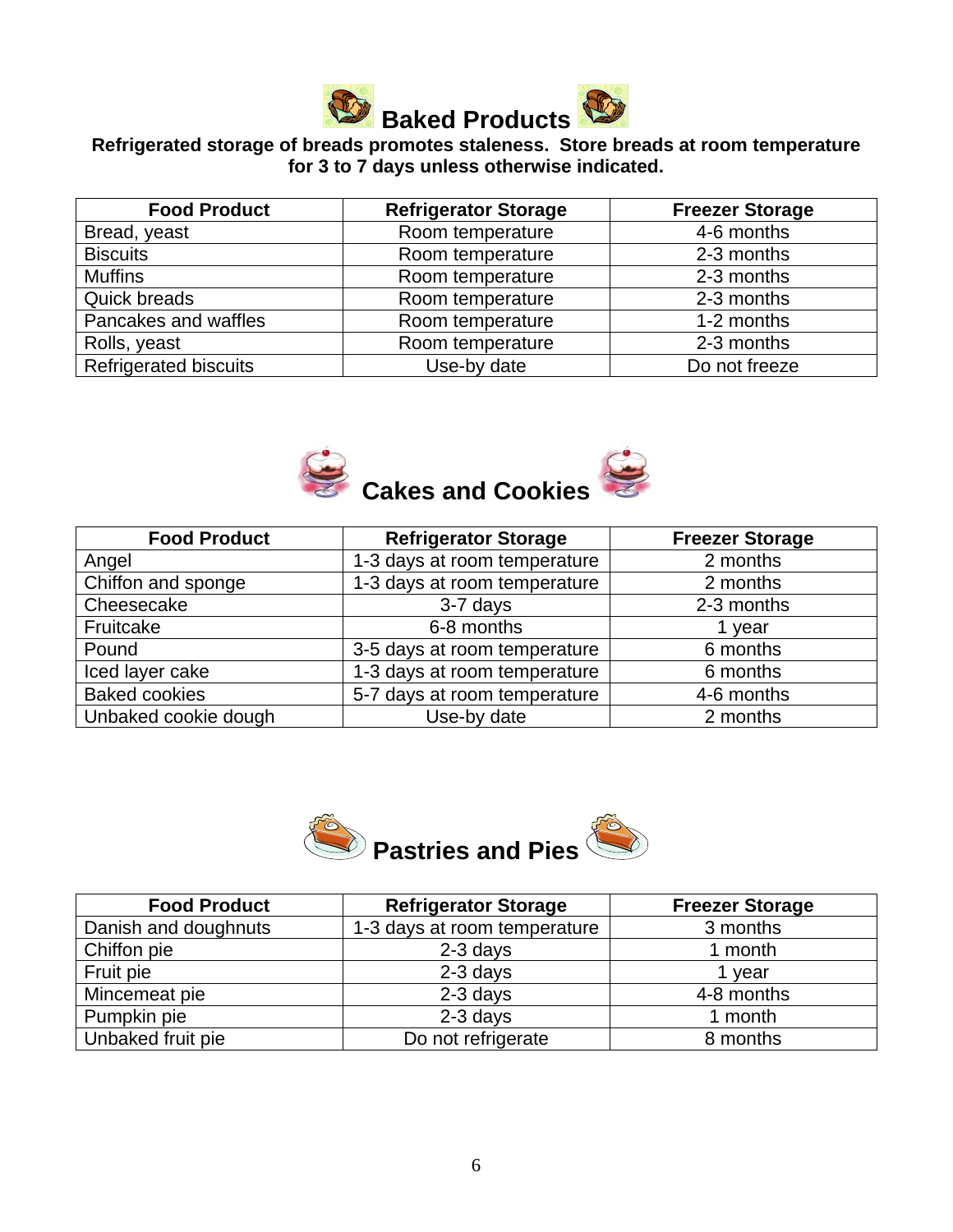

| <b>Food Product</b>                        | <b>Refrigerator Storage</b> | <b>Freezer Storage</b> |
|--------------------------------------------|-----------------------------|------------------------|
| Expressed breast milk                      | 3-5 days                    | 3 months               |
| Formula mixed with water                   | 2 days                      | DO NOT FREEZE          |
| Strained fruits and vegetables             | 2-3 days                    | 6-8 months             |
| Strained meat and eggs                     | 1 day                       | 1-2 months             |
| Strained meat and vegetable<br>combination | 1-2 days                    | 1-2 months             |
| Homemade baby foods                        | $1-2$ days                  | 1-2 months             |



| <b>Food Product</b>           | Refrigerator Storage | <b>Freezer Storage</b> |
|-------------------------------|----------------------|------------------------|
| <b>Fresh Pasta</b>            | 1 week               | 1 month                |
| Mayonnaise                    | 2 months             | Freeze poorly          |
| <b>Nuts</b>                   | 6 months             | 1 year                 |
| Sandwiches                    | $1-2$ days           | 1 week                 |
| Tofu                          | 1 week               | 1 month                |
| Coffee and tea                | 4-6 weeks            | 1 year                 |
| Peanut butter                 | 6-8 months           | 6-8 months             |
| Catsup, chili, cocktail sauce | 6 months (opened)    | Freeze poorly          |
| Mustard                       | 6-8 months           | 8-12 months            |
| Coconut, shredded, opened     | 8 months             | 1 year                 |
| Honey, jams, jellies, syrup   | 6-8 months (opened)  | Freeze poorly          |
| Bottled salad dressing        | 3 months             | Freeze poorly          |
| Vegetable shortening          | 6-9 months           | Freeze poorly          |



| <b>Food Product</b>                                                                                                                 | <b>Shelf Life</b> |
|-------------------------------------------------------------------------------------------------------------------------------------|-------------------|
| High acid canned foods and juices including tomatoes, grapefruit,<br>apple products, mixed fruit, berries, pickles, sauerkraut, and | 1 year            |
| vinegar-based products                                                                                                              |                   |
| Low acid canned foods including meat and poultry products,                                                                          | 2-5 years         |
| vegetable soups (not tomato), all vegetables                                                                                        |                   |
| Home-canned products – all types                                                                                                    | vear              |